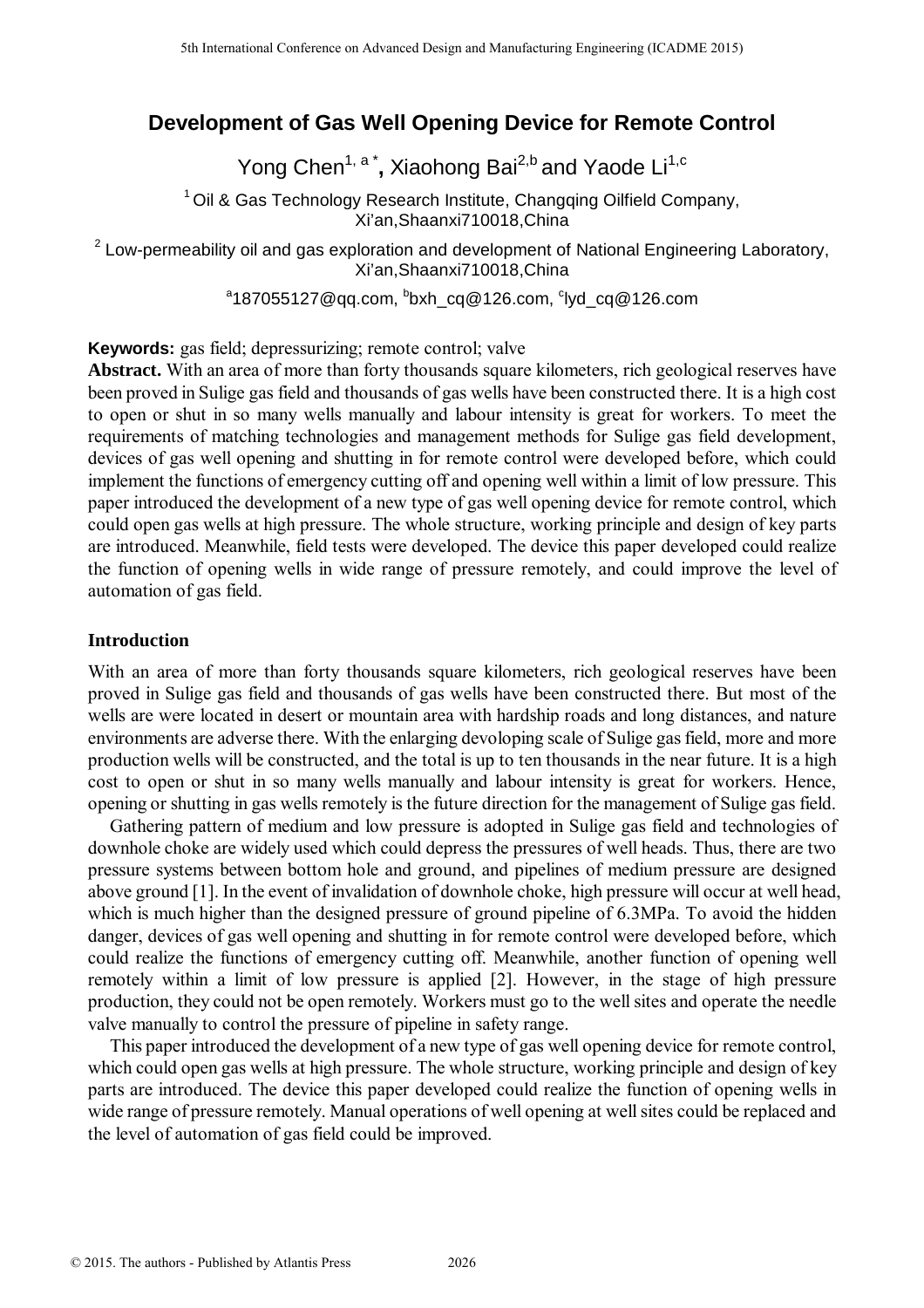#### **Structure Design of Gas Well Opening Device for Remote Control**

**Design Requirements** Aiming at the environment and facilities in Sulige gas field, 12V DC supplies with solar power generation are available. Meanwhile, the device should be designed with a characteristic of self-holding to avoid the hidden danger to the gas production brought by the long-term electrified electromagnetism coil. The actions of open the wells or cut off the pipelines should be triggered by weak current.

**The Whole Structrue** The gas well opening device for remote control is mainly comprised of valve core sleeve, decompression component, full scale opening component and mini electromagnetic valve etc. The concrete structure is shown as Fig.1.



1. gas well opening device for remote control, 2. 1st elastic element, 3. decompression component, 4. 2nd elastic element, 5. 1st mini electromagnetic valve, 6. 3rd elastic element, 7. 2nd mini electromagnetic valve, 9. 3rd mini electromagnetic valve, 11. valve body, 12. 1st pressure relief channel, 13-valve cover, 14. 2nd pressure relief channel, 15. valve core, 16. pressurizing channel, 17. valve core sleeve, 19. valve seat, 31. body of decompression valve, 33. pressure adjusting rod, 35. core of decompression valve, 111. cavity, 112. outlet channel, 113. inlet channel, 131. fixing sleeve, 151. supporting bench, 153, mounting bench, 155, gap, 171, upper cavity of valve core sleeve, 191-supporting convex loop, 313, upper cavity of valve core, 331, pressure adjusting nut, 333, through-hole, 351, cylinder, 353, inlet hole, 355, outlet hole

Fig.1 The concrete structure of gas well opening device for remote control

The valve core sleeve is the barrier of the valve core and the switch of the decompression component, by which the gas flow channel is controlled. The decompression component could ensure that the pressure of the downstream pipeline is in safety range. The full scale opening component could lift up the whole mechanism and open the gas flow channel entirely to avoid throttle effect. The mini electromagnetic valves could open or cut off the inner gas channels according to the remote control signal with the aim of driving the components to fulfill functions corresponding to.

**Working Principle** As shown in figure 1, electrify 1st mini electromagnetic valve and the mandrel will retract. So, the terminal seal surface of the mandrel is opened and pressure relief channel of the device is unobstructed. At the moment, the upper cavity is connected with the outer atmosphere and the inner pressure there drop sharply. Under the effect of pressure difference, the valve core sleeve is lifted. Meanwhile, the gas flows in the decompression channel and flow out via outlet hole. Thus, the decompression component works.

Some time elapse and the pressure of the inlet channel will drop result from the pressure dropping underground. The 2nd mini electromagnetic valve will be electrified by the digitization control system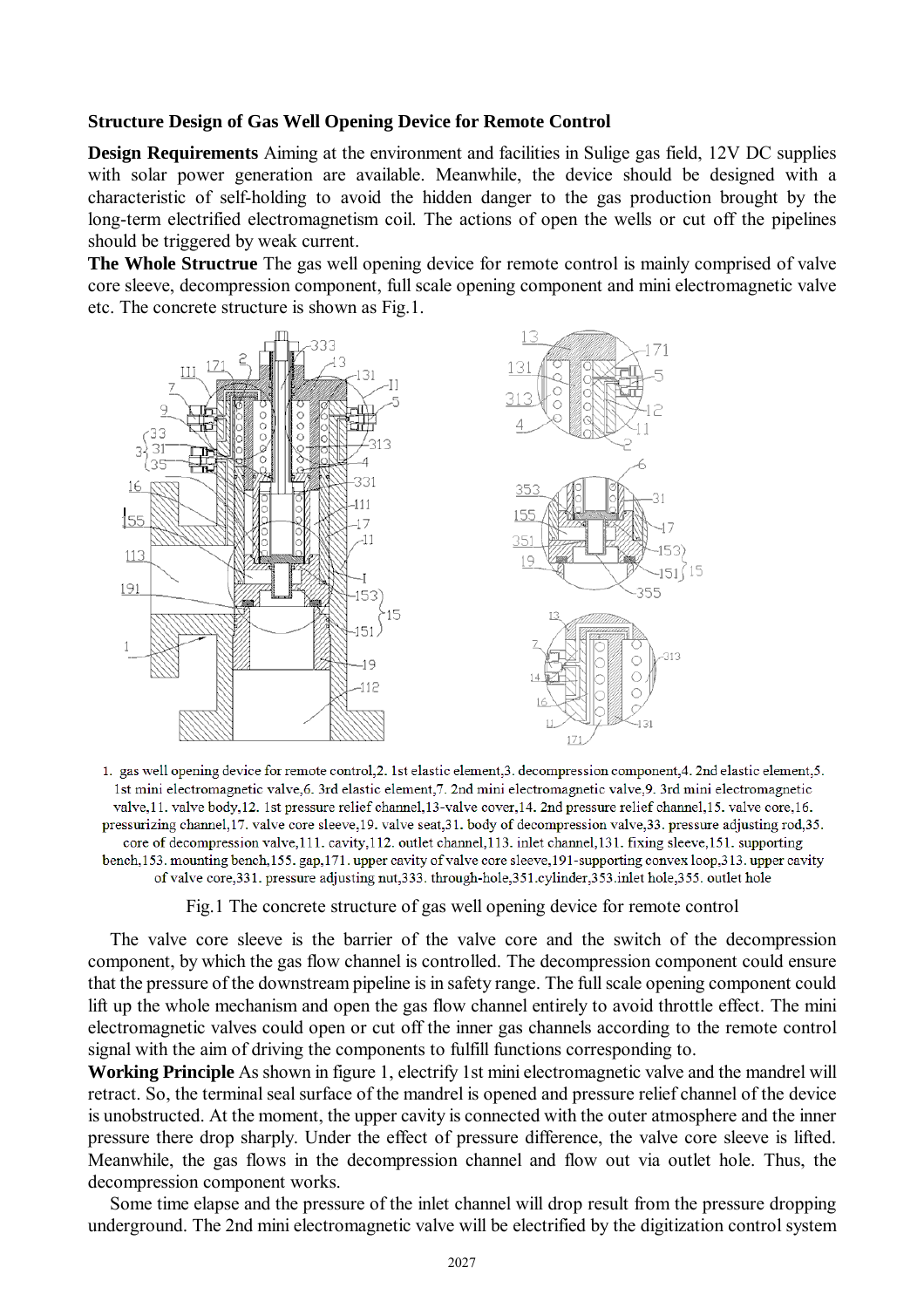as soon as the pressure of inlet channel is close to that of outlet channel. So, the mandrel will retract. The terminal seal surface of the mandrel is opened and 2nd pressure relief channel of the device is unobstructed. At the moment, the upper cavity of the decompression component is connected with the outer atmosphere and the inner pressure there drop sharply. Under the effect of pressure difference between the bottom surface of the full scale opening component and upper end surface of that, all the components are lifted as a whole. Therefore, the inlet channel and outlet channel are clear, and the device is opened entirely. The process of opening well under the condition of high pressure with remote control device finished.

When there is a need to shut in the well, the self-holding of the the1st and 2nd mini electromagnetic valve will be interrupt by the digitization control system, and the mandrel of them will return to the former places and the pressure relief channel will be cut off by the terminal seal surface of the mandrel. At the same time, the 3rd mini electromagnetic valve will be electrified. the mandrel will retract. The terminal seal surface of the mandrel is opened and pressurizing channel of the device will be connected. At the moment, the pressure of the upper cavity of the valve core and valve core sleeve increase sharply. Then all of the components drop away from the valve cover under the effect of pressure difference, force of gravity and elastic force of elastic elements. Thus, outlet channel is cut off. The process of shutting in the well with the remote control device finished.

#### **Design and calculation of Key Parts**

**Design of Valve Core Sleeve Component** The valve core sleeve component is the barrier of the valve core and the switch of the decompression component, by which the gas flow channel is controlled. Also, impact resistance is one of the key factors in the design. The valve core sleeve component is mainly comprised of body of valve core sleeve, special shaped seal ring, gland, Y-shape seal ring, mechanical spring, and disc spring. The design drawing of the valve core sleeve component is shown as Fig.2.



Fig.2 The design drawing of the valve core sleeve component

The valve core sleeve is divided into two cavities by the elements-i.e. upper cavity and lower cavity. When gas flow in both of the cavity, the valve core sleeve will be pushed to the bottom end and device will keep off state. So, the device is of normal close.

**Calculation and selection of the Cushioning Mechanism** Considering the impact resistance of valve core sleeve, the cushioning mechanism is calculated. External diameter of valve core sleeve D=100mm, inner diameter d=60mm, stress area as following:

$$
S = \frac{p}{4} (D^2 - d^2) = \frac{p}{4} (100^2 - 60^2) = 5024 \text{mm}^2
$$
 (1)

Static force of valve core sleeve when opening under different pressures are shown in Table 1.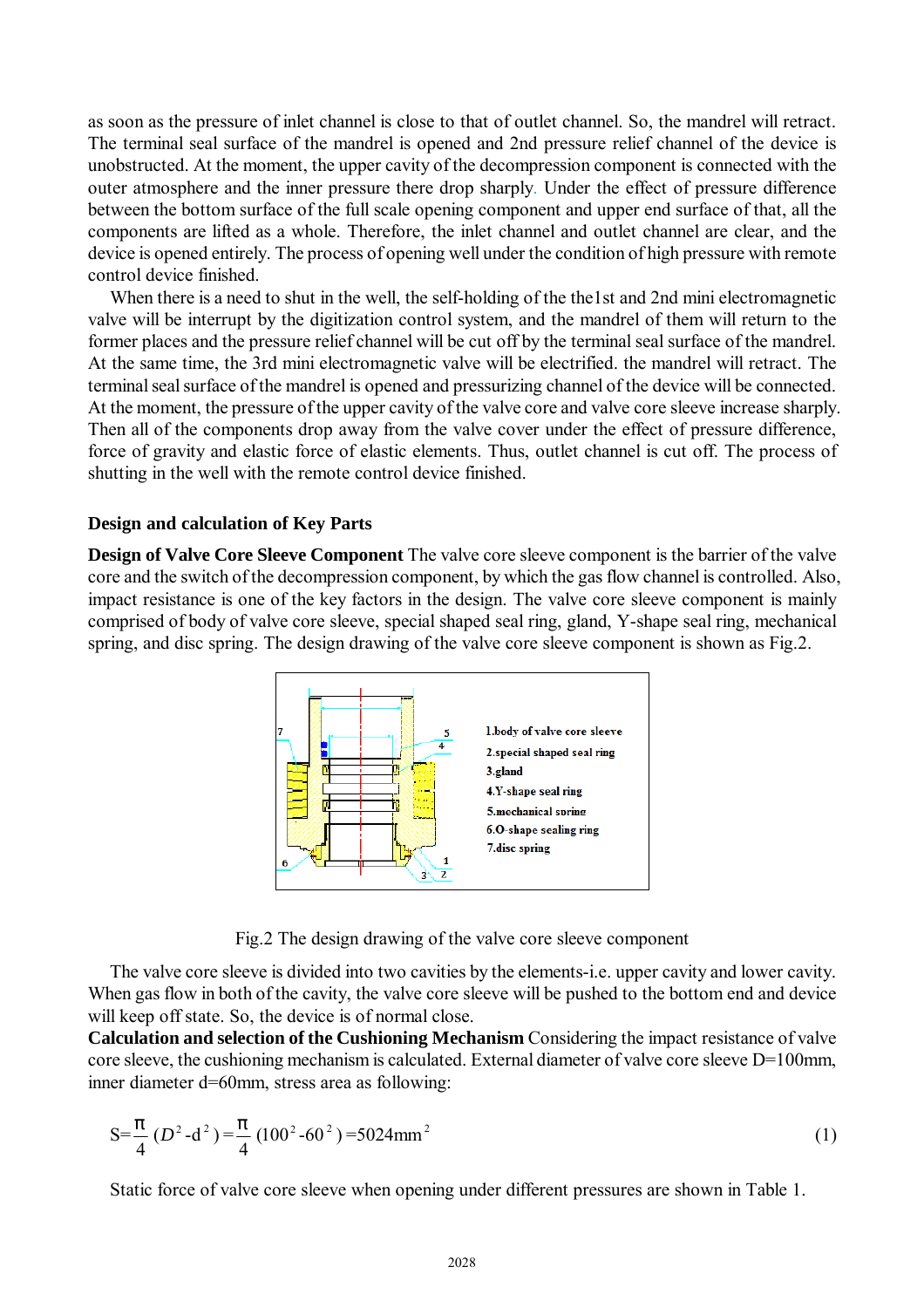| ruviv r<br>Diatre force of valve core sleeve ander allierent pressares |       |       |       |        |        |  |  |
|------------------------------------------------------------------------|-------|-------|-------|--------|--------|--|--|
| External diameter D[mm]                                                | 100   | 100   | 100   | 100    | 100    |  |  |
| Inner diameter d[mm]                                                   | 60    | 60    | 60    | 60     | 60     |  |  |
| Pressure P[Mpa]                                                        |       |       |       | 20     |        |  |  |
| Opening force $F[N]$                                                   | 20096 | 50240 | 80384 | 100480 | 125600 |  |  |
| Stressed Inner diameter[mm]                                            | 78    | 78    | 78    | 78     | 78     |  |  |
| Stress[Mpa]                                                            | 6.54  | 16.34 | 26.15 | 32.69  | 40.86  |  |  |

Table 1 Static force of valve core sleeve under different pressures

From Table 1, it can be seen that maximum impact force of the valve cover is 125600N, and maximum stress is 40.858MPa.

Velocity values of valve core sleeve at maximum stroke under different pressures are shown in Table 2.

Table 2 Velocity values of valve core sleeve Distance  $I=19$ mm, Mass m=5.2 $V_{\alpha}$ 

| DISTANCE $L=10$ IIIIII, MASS III $-5.2$ Ng |         |         |          |          |          |  |  |  |  |
|--------------------------------------------|---------|---------|----------|----------|----------|--|--|--|--|
| Pressure P[Mpa]                            | 4       | 10      | 16       | 20       | 25       |  |  |  |  |
| Opening force $F[N]$                       | 20096   | 50240   | 80384    | 100480   | 125600   |  |  |  |  |
| Accelerated velocity a $[m/s^2]$           | 3864.62 | 9661.54 | 15458.46 | 19323.08 | 24153.85 |  |  |  |  |
| Velocity $v[m/s]$                          | 11.80   | 18.65   | 23.59    | 26.37    | 29.49    |  |  |  |  |

Impact stress values of valve core sleeve at maximum stroke under different pressures are shown in Table 3.

| $1 \, \text{at} \, \text{at} \, \text{at} \, \text{at}$<br>THIDACI BITCBS VAIDES OF VAIVE COTE SICEVE |        |        |        |        |        |  |  |
|-------------------------------------------------------------------------------------------------------|--------|--------|--------|--------|--------|--|--|
| Impact time $t=0.0001$ s, Mass m=5.2Kg, Stress area s=3074mm <sup>2</sup>                             |        |        |        |        |        |  |  |
| Pressure P[Mpa]                                                                                       |        |        |        |        |        |  |  |
| Velocity $v[m/s]$                                                                                     | 11.80  | 18.65  | 23.59  | 26.37  | 29.49  |  |  |
| Impact stress[Mpa]                                                                                    | 199.53 | 315.48 | 399.06 | 446.16 | 498.82 |  |  |

Table 3 Impact stress values of valve core sleeve

Mechanical properties of the material are as follows: Tensile Strength  $\sigma_b$ =635MPa, yield strength  $\sigma_{0.2}$ =440MPa. From the calculation results, it can be seen that Impact stress is higher than the static force by ten times and yield strength are overrange. Cushioning mechanism must be optimal selection and disc springs are selected for the characteristics of small deformation and high strength.The special method of lapping tablets is adopt and improve the bearing capacity by three times.

# **Simulation Analysis and Field Test of the Gas Well Opening Device**

**Simulation Analysis** With the help of ANSYS software, pressure distribution of the gas well opening device is analyzed and is shown as Fig.3. According to the analysis result, it can be seen that pressure before the device is 20MPa.After the process of throttling via the device, the outflow pressure is under 4MPa with slight fluctuation inside. Distribution of velocity field is analyzed is shown as Fig.4.



Fig.3 Analysis of pressure field distribution Fig.4 Analysis of pressure field distribution